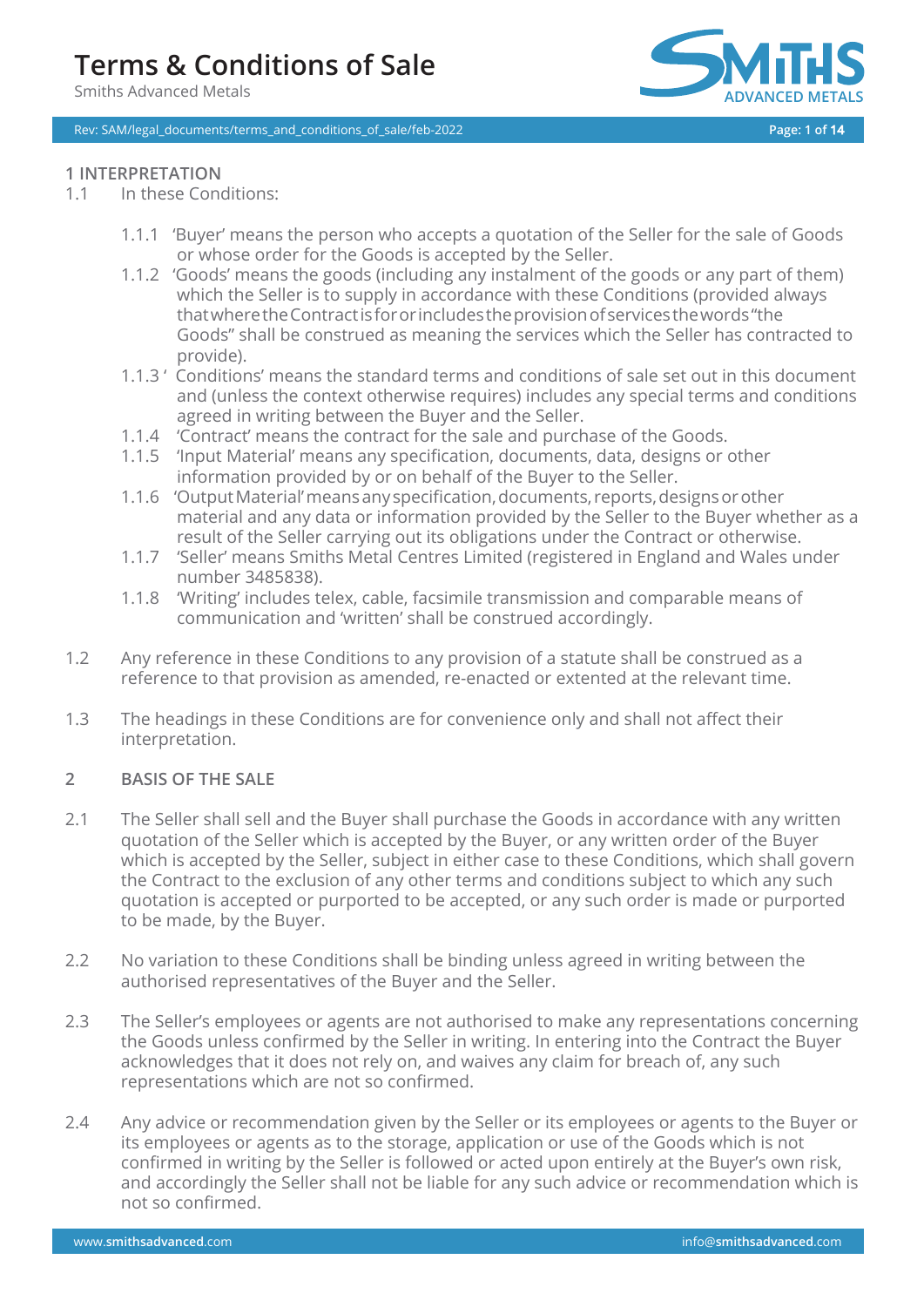Rev: SAM/legal\_documents/terms\_and\_conditions\_of\_sale/feb-2022 **Page: 2 of 14**



- 2.5 Any typographical, clerical or other error or omission in any sales literature, quotation, price list, acceptance of offer, invoice or other document or information issued by the Seller shall be subject to correction without any liability on the part of the Seller.
- 2.6 The Buyer shall be responsible for and shall promptly obtain all necessary import licences, clearances and other consents necessary for the purchase or use of the Goods.
- 2.7 Any quotation of the Seller may be withdrawn at any time before it is accepted by the Buyer.

#### **3 ORDERS AND SPECIFICATIONS**

- 3.1 No order submitted by the Buyer shall be deemed to be accepted by the Seller unless and until confirmed in writing by the Seller's authorised representative.
- 3.2 All descriptions, illustrations, drawings and estimates of performance, weights and measures provided by the Seller are, unless otherwise stipulated, approximate only. The Buyer shall be responsible to the Seller for ensuring the accuracy of the terms of the order (including any applicable specification whether provided by the Seller or the Buyer and any other Input Material) submitted by the Buyer, and for giving the Seller any necessary information relating to the Goods within a sufficient time to enable the Seller to perform the Contract in accordance with its terms.
- 3.3 The quantity, quality and description of and any specification for the Goods shall be those set out in the Seller's quotation (if accepted by the Buyer) or the Buyer's order (if accepted by the Seller).
- 3.4 If the Goods are to be manufactured or any process is to be applied to the Goods by the Seller in accordance with a specification or any other Input Material submitted by the Buyer, the Buyer shall indemnify the Seller against all loss, damages, costs and expenses awarded against or incurred by the Seller in connection with or paid or agreed to be paid by the Seller in settlement of any claim for infringement of any patent, copyright, design, trade mark or other industrial or intellectual property rights of any other person which results from the Seller's use of the Buyer's specification.
- 3.5 The Seller reserves the right to make any changes in the specification of the Goods which are required to conform with any applicable statutory or EC requirements or, where the Goods are to be supplied to the Seller's specification, which do not materially affect their quality or performance.
- 3.6 No order which has been accepted by the Seller may be cancelled by the Buyer except with the agreement in writing of the Seller and on terms that the Buyer shall indemnify the Seller in full against all loss (including loss of profit), costs (including the cost of all labour and materials used), damages, charges and expenses incurred by the Seller as a result of such cancellation.
- 3.7 Any drawings, specifications or other documents supplied by the Buyer shall become the property of the Seller.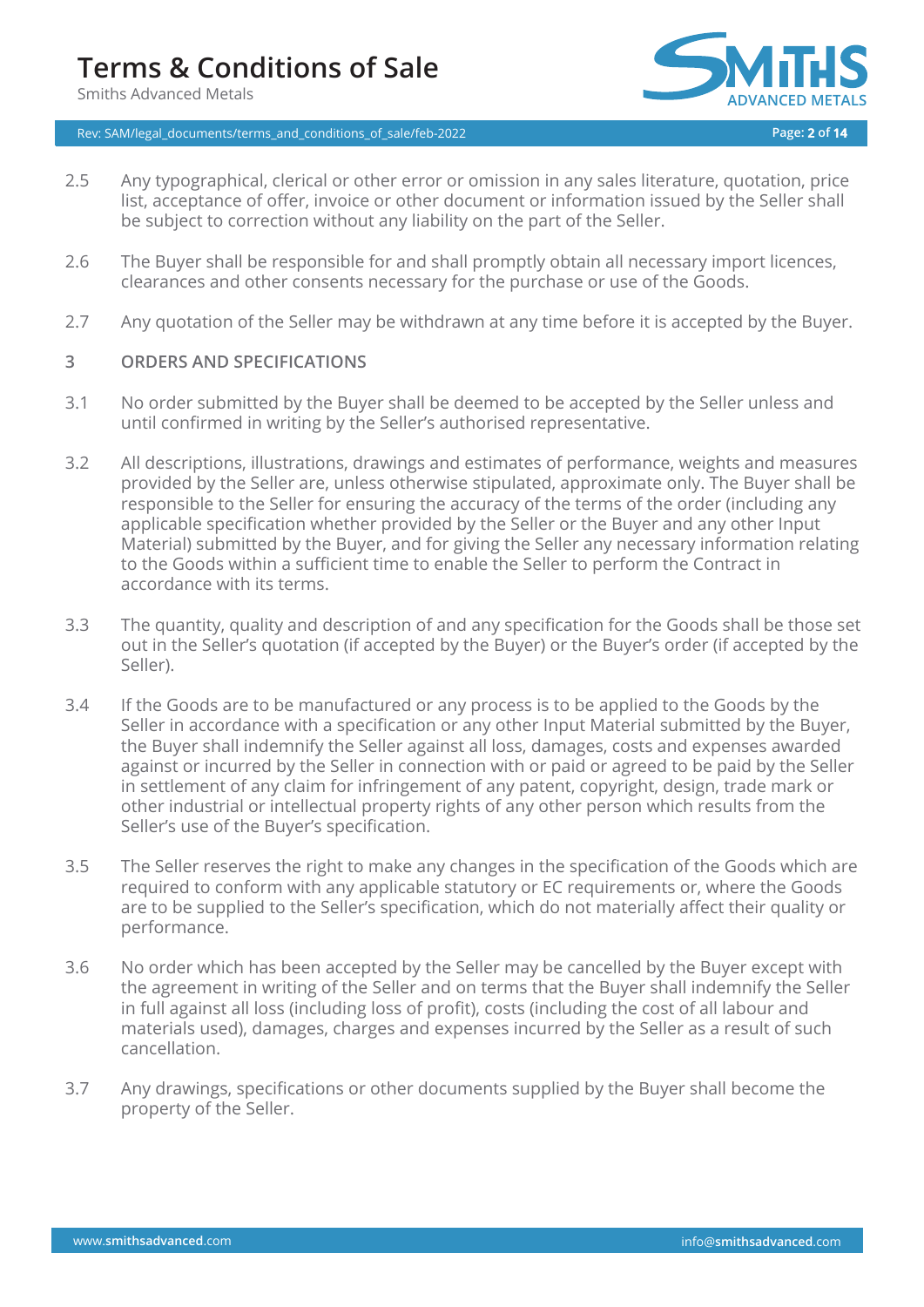# **Terms & Conditions of Sale**

Smiths Advanced Metals





#### **4 PRICE OF THE GOODS**

- 4.1 The price of the Goods shall be the Seller's quoted price. All prices quoted may be altered by the Seller at any time without giving notice to the Buyer unless such quoted price has been accepted immediately by the Buyer at the time that the quotation is made or given by the Seller.
- 4.2 The Seller reserves the right, by giving notice to the Buyer at any time before delivery, to increase the price of the Goods to reflect any increase in the cost to the Seller which is due to any factor beyond the control of the Seller (such as, without limitation, any foreign exchange fluctuation, currency regulation, alteration of duties, significant increases in the costs of labour, materials or other costs of manufacture) any change in delivery dates, quantities or specifications for the Goods which is requested by the Buyer, or any delay caused by any instructions of the Buyer or failure of the Buyer to give the Seller adequate information or instructions.
- 4.3 Except as otherwise stated under the terms of any quotation and unless otherwise agreed in writing between the Buyer and the Seller, all prices (including where Goods are to be exported from the United Kingdom) are given by the Seller on an ex works basis and, where the Seller agrees to deliver the Goods otherwise than at the Seller's premises, the Buyer shall be liable to pay the Seller's charges for transport, packaging and handling.
- 4.4 The price is exclusive of any applicable value added tax, which the Buyer shall additionally be liable to pay to the Seller.
- 4.5 The cost of pallets and returnable containers may, at the sole option of the Seller, be charged to the Buyer in addition to the price of the Goods.

### **5 TOOLING AND DIES**

- 5.1 If the Seller has agreed to create, manufacture or produce any dies or other tooling ('Tooling') for the Buyer then unless agreed otherwise the Seller shall produce such Tooling upon receipt of an appropriate drawing or sample from the Buyer. The price (if any) of producing such Tooling and the terms of payment for it will (unless otherwise agreed in writing) be as stated on or in the quotation. A die print shall be supplied by the Seller and approved by the Buyer (such approval not to be unreasonably withheld) prior to the manufacture of any goods by the Seller using the Tooling.
- 5.2 The supply by the Seller of a sample from any Tooling or any other dies or tooling does not deem the Contract to be one of sale by sample for the purposes of Section 15 of the Sale of Goods Act 1979 (as amended) and the Seller hereby excludes Section 15 of the Sale of Goods Act 1979 (as amended).
- 5.3 The legal and beneficial ownership of the Tooling (or any other dies or tooling which the Seller has agreed to supply to the Buyer) shall not vest in the Buyer unless and until the price of such Tooling or other dies or tooling has been paid in full by the Buyer.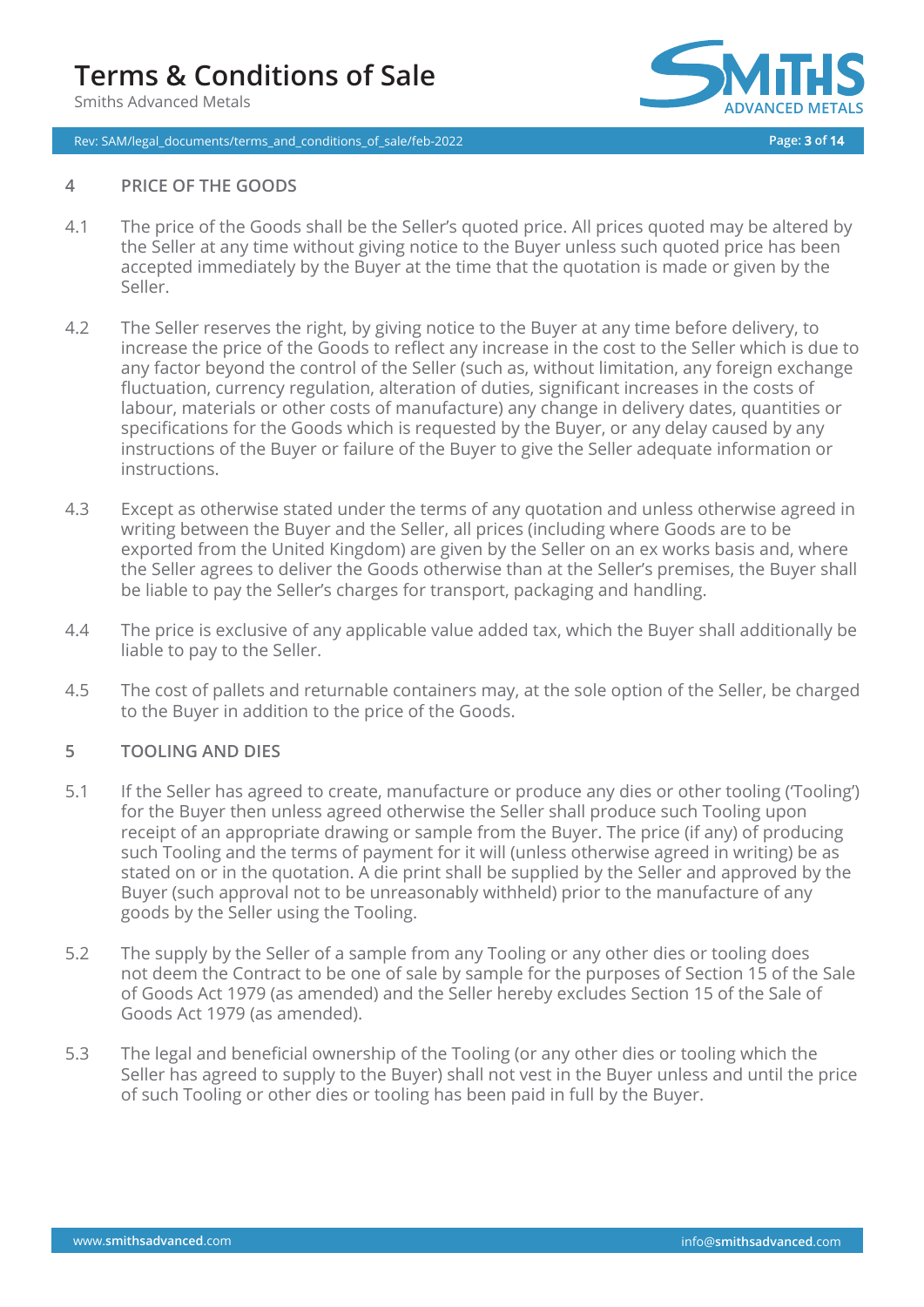

Rev: SAM/legal\_documents/terms\_and\_conditions\_of\_sale/feb-2022 **Page: 4 of 14**

- 5.4 For the avoidance of doubt the intellectual property rights in or connected to any:
	- 5.4.1 Tooling which has been created, manufactured or produced by the Seller using its own or a third party's designs, drawings or samples; or
	- 5.4.2 existing dies or tooling owned or used by the Seller which are to be used in connection with the Contract shall remain the property of the Seller (subject to any applicable third party rights) notwithstanding that the actual die or tooling has passed into the possession of the Buyer.
- 5.5 The Buyer hereby acknowledges that any intellectual property rights that it may have in any Input Materials supplied to the Seller for the purposes of the Contract and/or any other contract with the Seller shall not prohibit the Seller from:
	- 5.5.1 manufacturing and/or using dies or tooling for the benefit of any third party and/or the Seller which are similar to any die or tooling created by the Seller using such Input Material; or
	- 5.5.2 using or manufacturing any die or tooling for the benefit of any third party and/or the Seller which is similar or identical to any die or tooling which is or may be created using any design or specification in the Input Material where the Buyer's intellectual property rights in such Input Material does not prohibit the production by persons other than the Buyer of dies or tooling using such design or specification.
- 5.6 The Seller reserves the right to dispose of any Tooling and shall give notice of its intention to do so and a time period within which the Buyer may collect such Tooling from the Seller subject to payment in full of the price of such Tooling by the Buyer. Should the Buyer fail to collect such Tooling from the Seller within such period the Seller shall be free to dispose of such Tooling as it deems appropriate and shall not be liable to the Buyer for any damages claims and/or costs of any kind whatsoever in respect of such disposal.
- 5.7 For the avoidance of doubt the Seller shall have the right to dispose of any Tooling referred to in Condition 5.4.1 or any dies or tooling referred to in Condition 5.4.2 without reference or liability to the Buyer.
- 5.8 Any die or tooling that is manufactured by the Seller is manufactured for use on the Seller's own machinery and as such, the Seller gives no warranty as to the compatibility of any such die or tooling with another's machinery.

### **6 TERMS OF PAYMENT**

- 6.1 Unless credit terms have been agreed in writing between the Buyer and the Seller, the Seller shall not be bound to deliver the Goods until the Buyer has paid for them in full and without deduction. Payment shall be due before delivery of the Goods to the Buyer.
- 6.2 If credit terms have been agreed in writing between the Buyer and the Seller, subject to any special terms agreed in writing between them, the Seller shall be entitled to invoice the Buyer for the price of the Goods on or at any time after delivery of the Goods, unless the Goods are to be collected by the Buyer or the Buyer wrongfully fails to take delivery of the Goods, in which event the Seller shall be entitled to invoice the Buyer for the price at any time after the Seller has notified the Buyer that the Goods are ready for collection or (as the case may be) the Seller has tendered delivery of the Goods.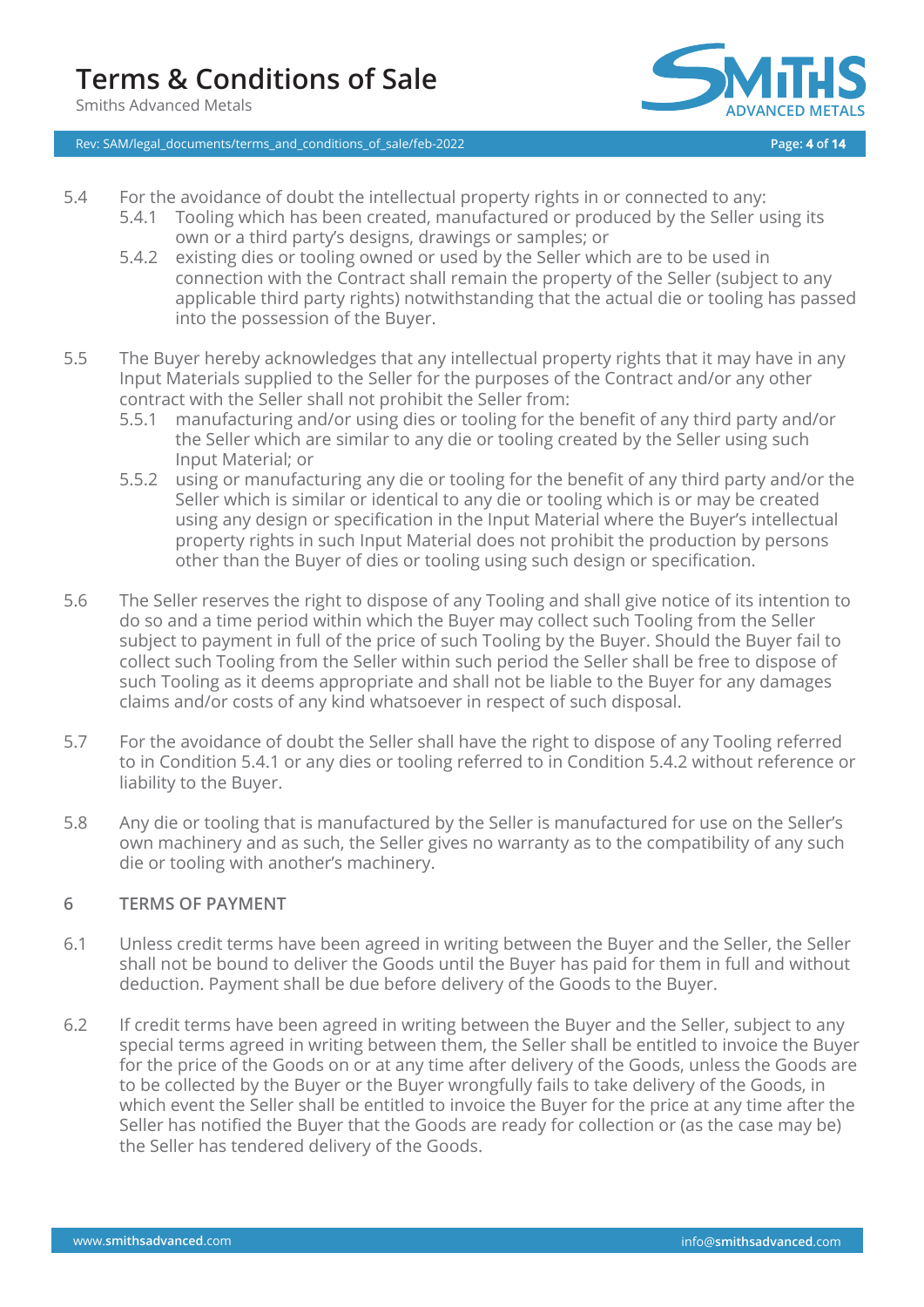Rev: SAM/legal\_documents/terms\_and\_conditions\_of\_sale/feb-2022 **Page: 5 of 14**



- 6.3 Subject to Condition 6.1 the Buyer shall pay the price of the Goods without any deduction on the last working day of the month following the month in which the Seller submits its invoice for the Goods unless otherwise agreed in writing and the Seller shall be entitled to recover the price, notwithstanding that delivery may not have taken place and the property in the Goods has not passed to the Buyer.
- 6.4 The time of payment of the price shall be of the essence of the Contract. Receipts for payment will be issued only upon request
- 6.5 If the Buyer fails to make any payment on the due date then, without prejudice to any other right or remedy available to the Seller, the Seller shall be entitled to:
	- 6.5.1 cancel the Contract or suspend any further deliveries to the Buyer;
	- 6.5.2 appropriate any payment made by the Buyer to such of the Goods (or the goods supplied under any other contract between the Buyer and the Seller) as the Seller may think fit (notwithstanding any purported appropriation by the Buyer); and
	- 6.5.3 charge the Buyer interest (both before and after any judgement) on the amount unpaid in accordance with the prevailing Statutory Interest provisions relating to Late Payments of Commercial Debts, which as from 7th August 2002 is 8% above Bank of England base rate, or as otherwise agreed in writing, in advance.

### **7 DELIVERY**

- 7.1 Delivery of the Goods (including Goods which are to be exported from the United Kingdom) shall be made by the Buyer collecting the Goods at the Seller's premises at any time after the Seller has notified the Buyer that the Goods are ready for collection or, if some other place for delivery is agreed by the Seller, by the Seller delivering the Goods to that place where the Buyer warrants that any necessary unloading facilities will be available.
- 7.2 Any dates quoted for delivery of the Goods are approximate only and the Seller shall not be liable for any delay in delivery of the Goods howsoever caused. Time for delivery shall not be of the essence unless previously agreed by the Seller in writing. The Goods may be delivered by the Seller in advance of the quoted delivery date upon giving reasonable notice to the Buyer.
- 7.3 Where the Goods are to be delivered in instalments, each delivery shall constitute a separate contract and failure by the Seller to deliver any one or more of the instalments in accordance with these Conditions or any claim by the Buyer in respect of any one or more instalments shall not entitle the Buyer to treat the Contract as a whole as repudiated.
- 7.4 Without prejudice to Conditions 9.4 and 9.5 the Buyer shall notify the Seller and, if the carrier is an independent contractor, also the carrier, in writing of any damage in transit to, or mis-delivery or shortfall in the quantity of the Goods as soon as is practicable and in any event within 7 days from the date of delivery or (where the damage, mis-delivery or shortfall was not apparent on reasonable inspection) within a reasonable time after discovery of the defect, failure or shortage. The Buyer shall similarly notify the Seller, and, if applicable the carrier, if the Goods are not received at all by the Seller within 5 days where delivery is effected by the Seller's own vehicles,6 days where delivery is effected through the post or 10 days where delivery is effected by road or rail transport (other than by the Seller's vehicles), the time in each case running from the date of despatch as notified in writing by the Seller to the Buyer.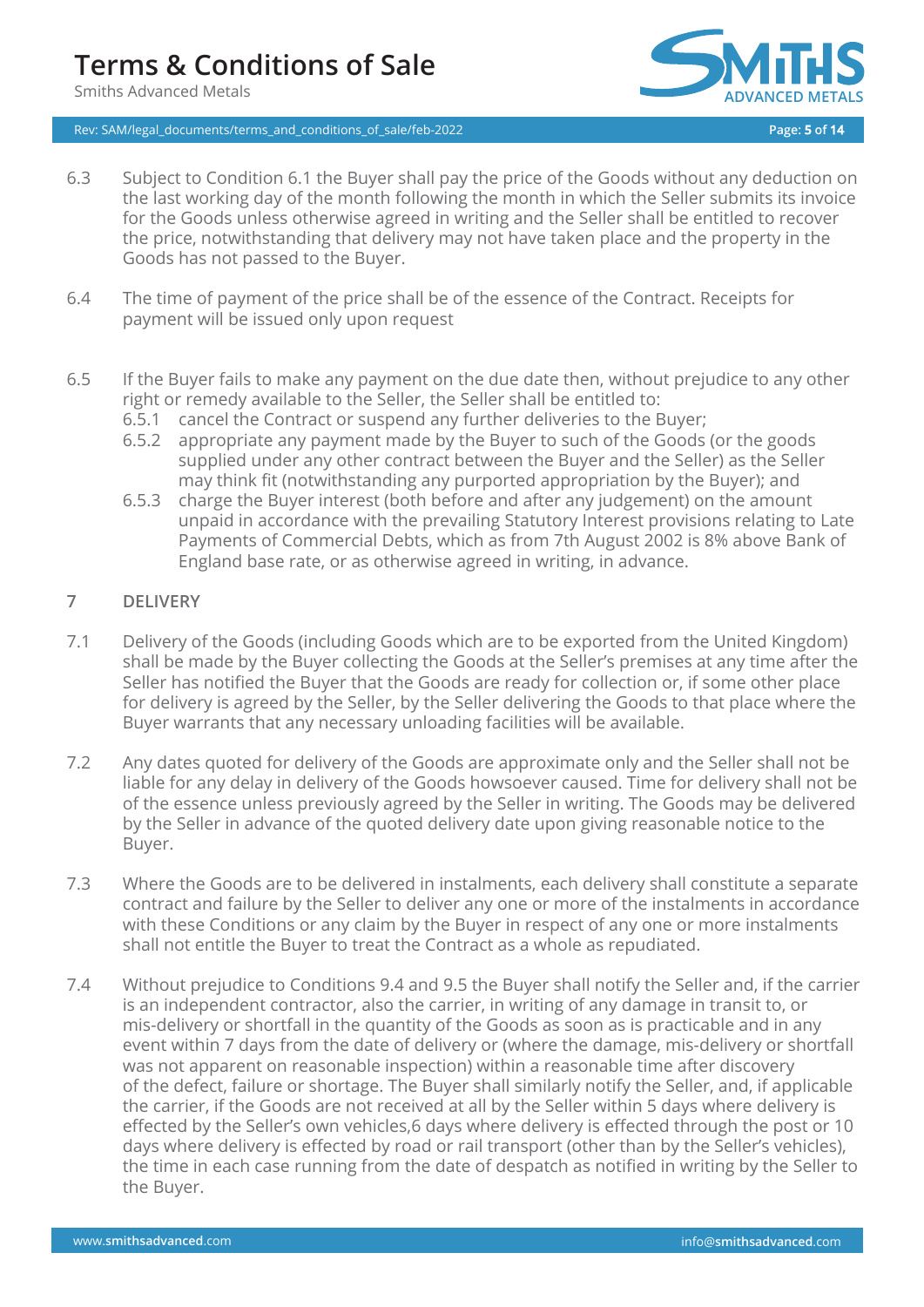# **Terms & Conditions of Sale**

Smiths Advanced Metals

Rev: SAM/legal\_documents/terms\_and\_conditions\_of\_sale/feb-2022 **Page: 6 of 14**



- 7.5 The Seller reserves the right without liability to deliver Goods made specially for the Buyer or to the Buyer's pattern or specification within + or -10% of the quantity or weight specified in the Buyer's order or the Seller's quotation, and payment shall be made for the actual quantity delivered pro rata.
- 7.6 If the Seller fails to deliver the Goods for any reason other than any cause beyond the Seller's reasonable control or the Buyer's fault, and the Seller is accordingly liable to the Buyer, the Seller's liability shall be limited to the excess (if any) of the cost to the Buyer (in the cheapest available market) of similar goods to replace the Goods not delivered over the price of the Goods.
- 7.7 If the Buyer fails to take delivery of the Goods or fails to give the Seller adequate delivery instructions at the time stated for delivery (otherwise than by reason of any cause beyond the Buyer's reasonable control or by reason of the Seller's fault) then, without prejudice to any other right or remedy available to the Seller, the Seller may:
	- 7.7.1 store the Goods until actual delivery and charge the Buyer for the reasonable costs (including insurance) of storage; or
	- 7.7.2 sell the Goods at the best price readily obtainable and (after deducting all reasonable storage and selling expenses) account to the Buyer for the excess over the price under the Contract or charge the Buyer for any shortfall below the price under the Contract.

### **8 RISK AND PROPERTY**

- 8.1 Risk of damage to or loss of the Goods shall pass to the Buyer:
	- 8.1.1 in the case of Goods to be delivered at the Seller's premises, at the time when the Seller notifies the Buyer that the Goods are available for collection: or
	- 8.1.2 in the case of Goods to be delivered otherwise than at the Seller's premises, at the time of delivery, or if the Buyer wrongfully fails to take delivery of the Goods, the time when the Seller has tendered delivery of the Goods.
- 8.2 Notwithstanding delivery and the passing of risk in the Goods, or any other provision of these Conditions, the property in the Goods shall not pass to the Buyer until the Seller has received in cash or cleared funds payment in full of the price of the Goods and all other goods agreed to be sold by the Seller to the Buyer for which payment is then due.
- 8.3 Until such time as the property in the Goods passes to the Buyer, the Buyer shall hold the Goods as the Seller's fiduciary agent and bailee, and shall keep the Goods separate from those of the Buyer and third parties and properly stored, protected and insured and identified as the Seller's property. Until that time the Buyer shall be entitled to resell or use the Goods in the ordinary course of business, but shall account to the Seller for the proceeds of sale or otherwise of the Goods, whether tangible or intangible, including insurance proceeds, and shall keep all such proceeds separate from any moneys or property of the Buyer and third parties and, in case of tangible proceeds, properly stored, protected and insured.
- 8.4 Until such time as the property in the Goods passes to the buyer (and provided the Goods are still in existence and have not been resold), the Seller shall be entitled at any time to require the Buyer to deliver up the Goods to the Seller and, if the Buyer fails to do so forthwith, to enter upon any premises of the Buyer or any third party where the Goods are stored and repossess the Goods.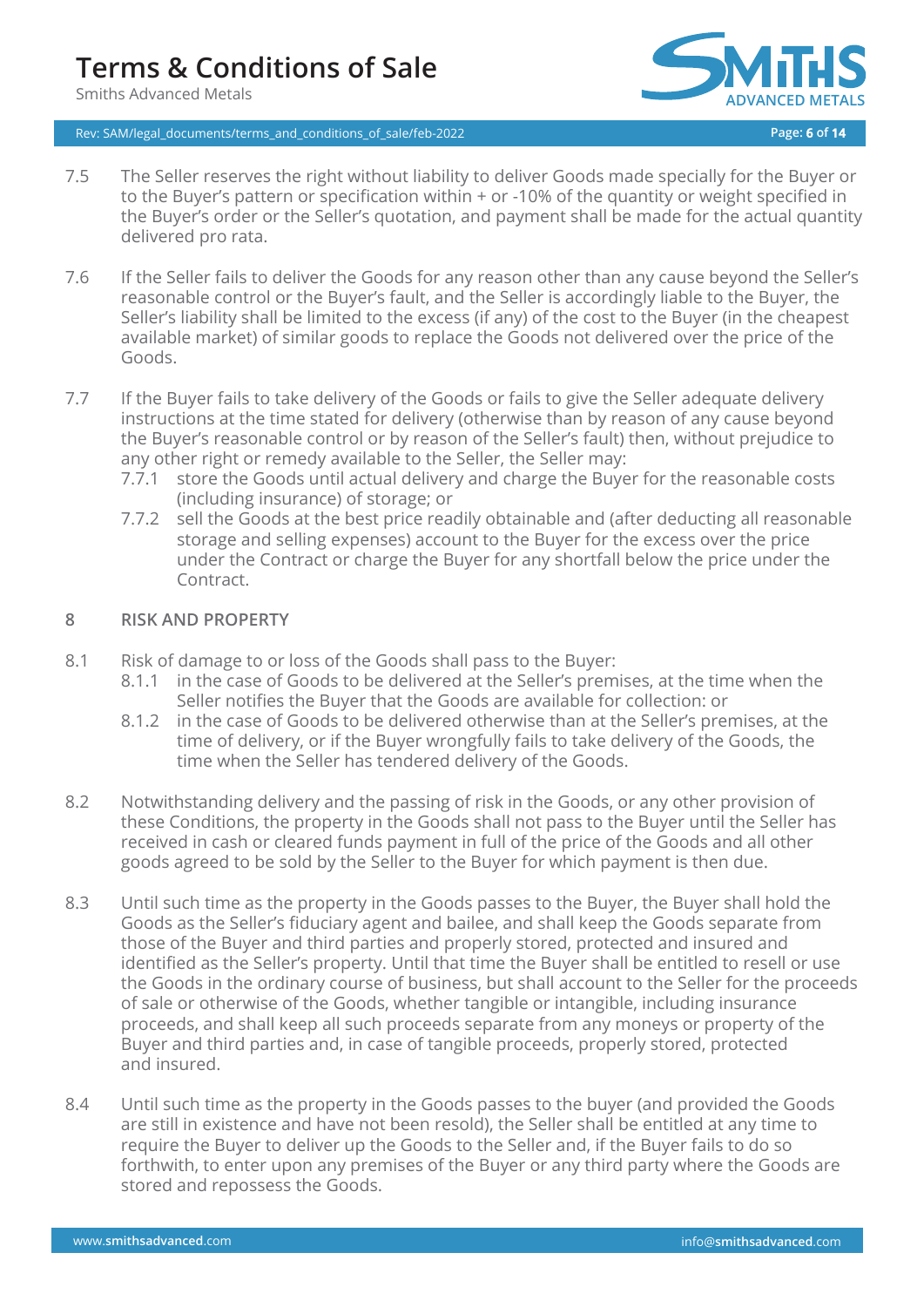Rev: SAM/legal\_documents/terms\_and\_conditions\_of\_sale/feb-2022 **Page: 7 of 14**



8.5 The Buyer shall not be entitled to pledge or in any way charge by way of security for indebtedness any of the Goods which remain the property of the Seller, but if the Buyer shall do so all monies owing by the Buyer to the Seller shall (without prejudice to any other right or remedy of the Seller) immediately become due and payable.

### **9 WARRANTIES AND LIABILITIES**

- 9.1 Subject to the Conditions set out below the Seller warrants that the Goods will correspond with their specification at the time of delivery and will be free from defects in material and workmanship at the date of their delivery provided that the warranty in this Condition 9.1 is given by the Seller subject to the following conditions:
	- 9.1.1 the Seller shall be under no liability in respect of any defect in the Goods arising from any drawing, design or specification or other Input Material supplied by the Buyer;
	- 9.1.2 the Seller shall be under no liability in respect of any defect arising from fair wear and tear, wilful damage, negligence, abnormal working conditions, failure to follow the Seller's instructions (whether oral or in writing), misuse or alteration or repair of the Goods without the Seller's approval;
	- 9.1.3 the Seller shall be under no liability under the warranty (or any other warranty, condition or guarantee) if the total price for the Goods has not been paid by the due date for payment;
	- 9.1.4 the warranty does not extend to parts, materials or equipment not manufactured by the Seller, in respect of which the Buyer shall only be entitled to the benefit of any such warranty or guarantee as is given by the manufacturer to the Seller.
- 9.2 Subject as expressly provided in these Conditions, and except where the Goods are sold to a person dealing as a consumer (within the meaning of the Unfair Contracts Act 1977), all warranties, conditions or other terms implied by statute or common law are excluded to the fullest extent permitted by law.
- 9.3 Where the Goods are sold under a consumer transaction (as defined by the Consumer Transactions (Restrictions on Statements) Order 1976) the statutory rights of the Buyer are not affected by these Conditions.
- 9.4 Any claim by the Buyer which is based on any defect in the quality or condition of the Goods, their failure to correspond with specification or shortage in quantity delivered shall (whether or not delivery is refused by the Buyer) be notified to the Seller within 7 days from the date of delivery or (where the defect, failure or shortage was not apparent on reasonable inspection) within a reasonable time after discovery of the defect, failure or shortage. If delivery is not refused, and the Buyer does not notify the Seller accordingly, the Buyer shall not be entitled to reject the Goods and the Seller shall have no liability for such defect, failure or shortage, and the Buyer shall be bound to pay the price as if the Goods had been delivered in accordance with the Contract.
- 9.5 Any claim by the Buyer which is based on a complete failure to deliver the Goods to the Seller on the agreed or notified delivery date shall be notified to the Seller within the time periods specified in Condition 7.4. If the Buyer does not notify the Seller accordingly, the Seller shall have no liability for failure to deliver and the Buyer shall be bound to pay the price as if the Goods had been delivered in accordance with the Contract.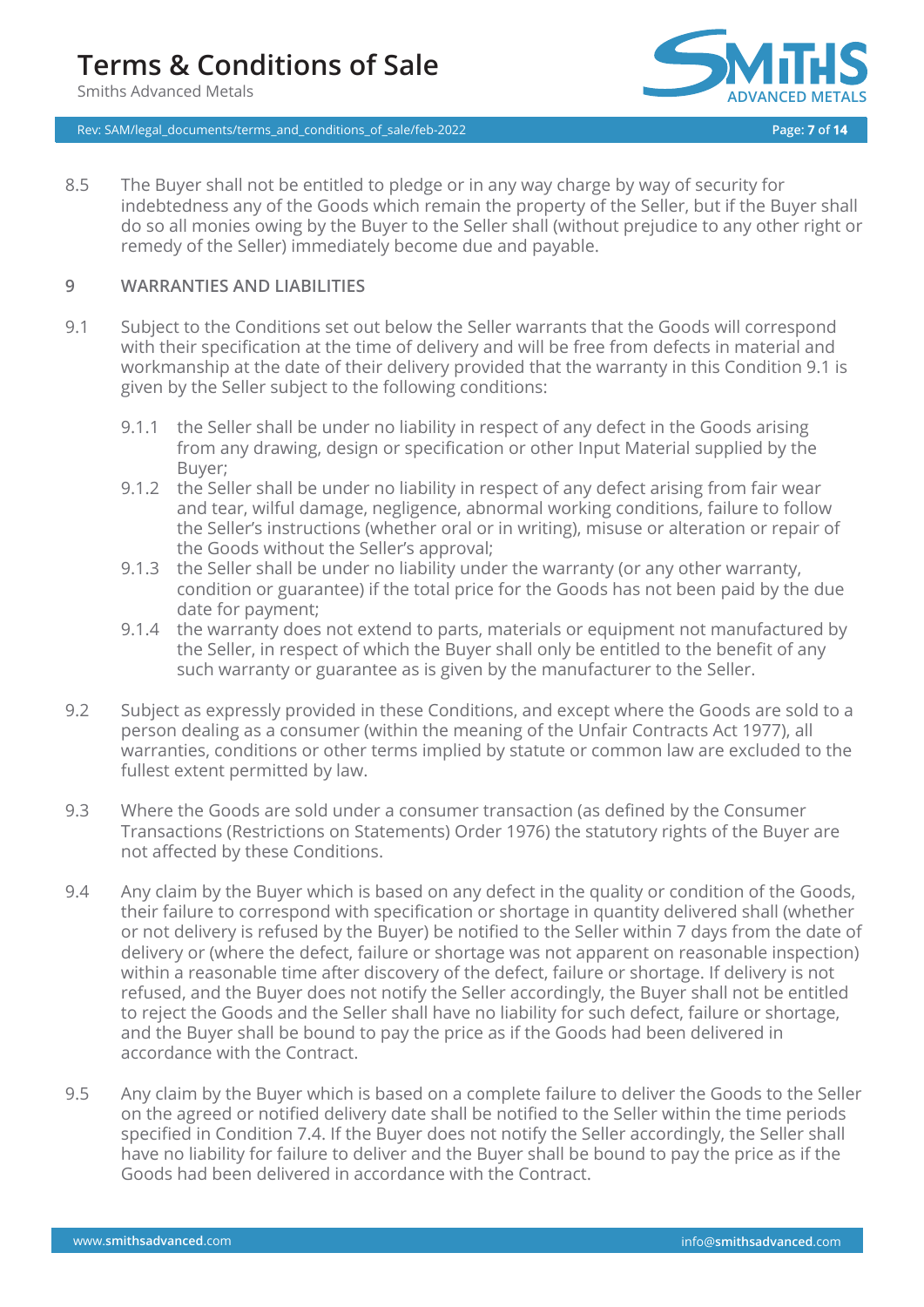# **Terms & Conditions of Sale**

Smiths Advanced Metals





- 9.6 Where any valid claim in respect of any of the Goods which is based on any defect in the quality or condition of the goods, their failure to meet specification, shortage in quantity or complete failure to deliver the Goods is notified to the Seller in accordance with these Conditions, the Seller shall be entitled to replace or re-supply the Goods (or the part in question) free of charge or, at the Seller's sole discretion, refund the Buyer the price of the affected Goods (or a proportionate part of the price) which has been paid by the Buyer at the date of its notification, but the Seller shall have no further liability to the Buyer.
- 9.7 Except in respect of death or personal injury caused by the Seller's negligence, the Seller shall not be liable to the Buyer by reason of any representation, or any implied warranty, condition or other term, or any duty at common law, or under the express terms of the Contract, for any consequential loss or damage (whether for loss of profit or otherwise), costs, expenses or other claims for consequential compensation whatsoever (and whether caused by the negligence of the Seller, its employees or agents or otherwise) which arise out of or in connection with the supply of the Goods or their use or resale by the Buyer, except as expressly provided in these Conditions.
- 9.8 The Seller shall not be liable to the Buyer or be deemed to be in breach of the Contract by reason of any delay in performing, or any failure to perform, any of the Seller's obligations in relation to the Goods, if the delay or failure was due to any cause beyond the reasonable control of the Seller or its sub-contractors or suppliers. Without prejudice to the generality of the foregoing, the following shall be regarded as causes beyond the reasonable control of the Seller or its sub-contractors or suppliers:
	- 9.8.1 Act of God, explosion, flood, tempest, fire, accident or epidemic;
	- 9.8.2 war or threat of war, sabotage, insurrection, civil disturbance or requisition;
	- 9.8.3 acts, restrictions, regulations, bye-laws, prohibitions or measures of any kind on the part of any governmental, parliamentary or local authority;
	- 9.8.4 import or export regulations, embargoes or blockades;
	- 9.8.5 strikes, lock-outs or other industrial actions or trade disputes (whether involving employees of the Seller or of a third party);
	- 9.8.6 difficulties in obtaining raw materials, labour, fuel, parts or machinery; and
	- 9.8.7 power failure or breakdown in machinery.
- 9.9 The Seller does not accept responsibility for damage or loss in respect of all or part of the Goods during carriage arranged by the Buyer.

### **10 INDEMNITY**

- 10.1 If any claim is made against the Buyer that the goods infringe or that their use or resale infringes the patent, copyright, design, trade mark or other industrial or intellectual property rights of any other person, the Seller shall indemnify the Buyer against all loss, damages, costs and expenses awarded against or incurred by the Buyer in connection with the claim, or paid or agreed to be paid by the Buyer in settlement of the claim, provided that:
	- 10.1.1 the Seller is given full control of any proceedings or negotiations in connection with any such claim;
	- 10.1.2 the Buyer shall give the Seller all reasonable assistance for the purposes of any such proceedings or negotiations;
	- 10.1.3 except pursuant to a final award, the Buyer shall not pay or accept any such claim, or compromise any such proceedings without the consent of the Seller (which shall not be unreasonably withheld);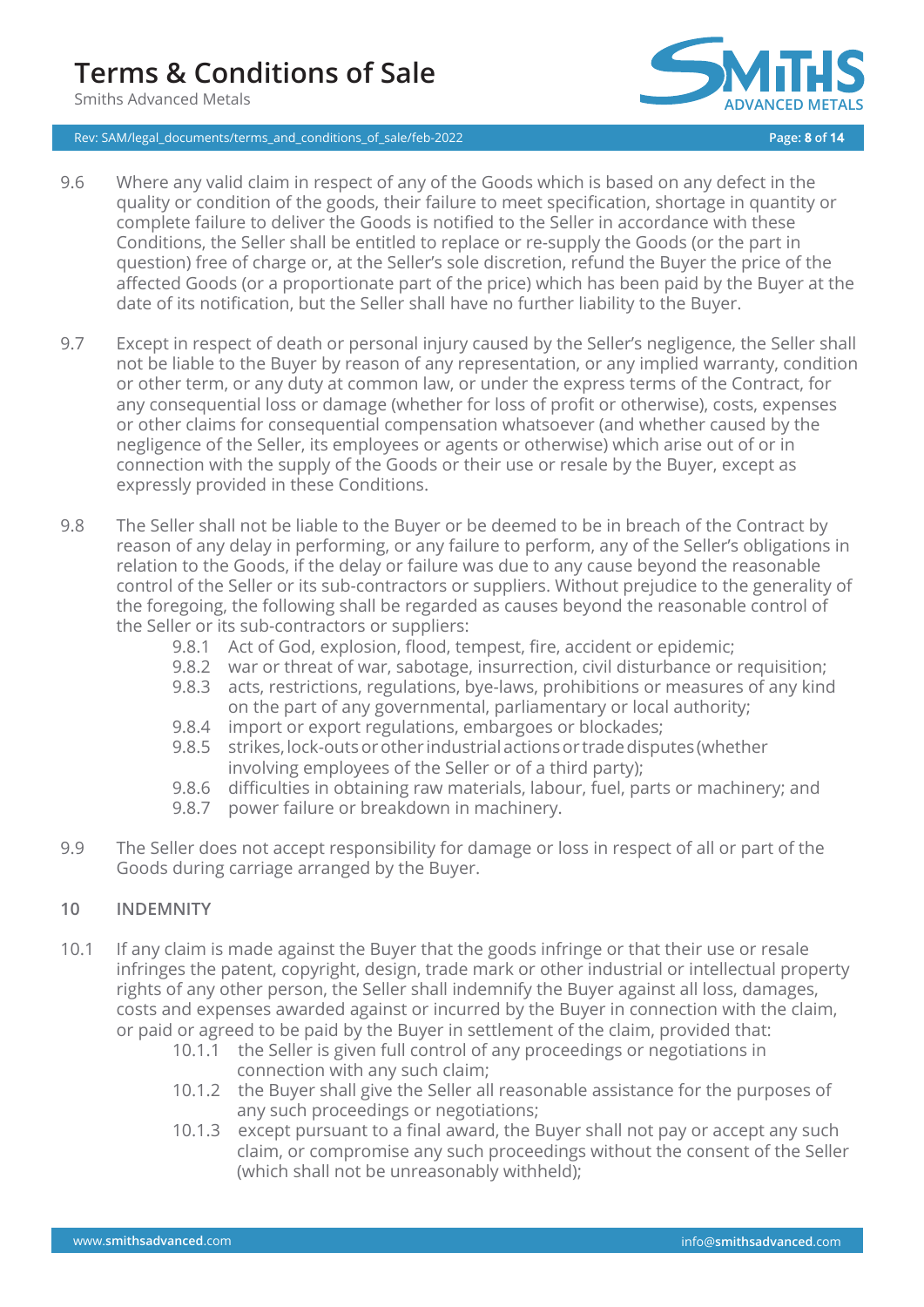Rev: SAM/legal\_documents/terms\_and\_conditions\_of\_sale/feb-2022 **Page: 9 of 14**



- 10.1.4 the Buyer shall do nothing which would or might vitiate any policy of insurance or insurance cover which the Buyer may have in relation to such infringement, and this indemnity shall not apply to the extent that the Buyer recovers any sums under any such policy or cover (which the Buyer shall use its best endeavours to do);
- 10.1.5 the Seller shall be entitled to the benefit of, and the Buyer shall accordingly account to the Seller for, all damages and costs (if any) awarded in favour of the Buyer which are payable by, or agreed with the consent of the Buyer (which consent shall not be unreasonably withheld) to be paid by, any other party in respect of any such claim;
- 10.1.6 without prejudice to any duty of the Buyer at common law, the Seller shall be entitled to require the Buyer to take such steps as the Seller may reasonably require to mitigate or reduce any such loss, damages, costs or expenses for which the Seller is liable to indemnify the Buyer under this Condition;
- 10.1.7 the Seller shall have no liability to the Buyer in respect of any claim if the same results from any breach of the Buyer's obligations under the Contract, or any other default of the Buyer.
- 10.1.8 the Seller shall be entitled at its own expense and option either to:
	- 10.1.8.1 procuretherightfortheBuyertocontinueusingorenjoyingthe benefit of any affected Goods;
	- 10.1.8.2 make such alterations modifications or adjustments to the Goods thattheybecomenon-infringingwithoutincurringamaterial diminution in performance or function; or
	- 10.1.8.3 replacetheGoodswithnon-infringingsubstitutesinamanner provided that such substitute does not entail a material diminution in performance or function.

# **11 TERMINATION AND SUSPENSION OF THE CONTRACT**

- 11.1 Without prejudice to any other right or remedy available to the Seller, the Seller shall be entitled at its option to immediately terminate the Contract or suspend any further deliveries under the Contract if:
	- 11.1.1 if the Buyer has a bankruptcy petition presented against him, or a bankruptcy order is made;
	- 11.1.2 if the Buyer makes or seeks to make any composition or arrangement with his creditors;
	- 11.1.3 if the Buyer makes a proposal to his creditors for a voluntary arrangement or applies for an interim order (within the meaning of Section 286 Insolvency Act 1986);
	- 11.1.4 if an encumbrancer takes possession of any of the Buyer's assets, or any of the Buyer's property is taken in execution or process of law;
	- 11.1.5 if a petition is presented or an order is made or a resolution is passed for the winding-up of the Buyer;
	- 11.1.6 if a petition is presented or an order is made for an administration order to be made in relation to the Buyer;
	- 11.1.7 if the Buyer's directors make a proposal for a voluntary arrangement with the Buyer's creditors;
	- 11.1.8 if the Buyer is unable to pay its debts (within the meaning of Section 123 Insolvency Act 1986);
	- 11.1.9 if a receiver or administrative receiver is appointed over any of the Buyer's assets.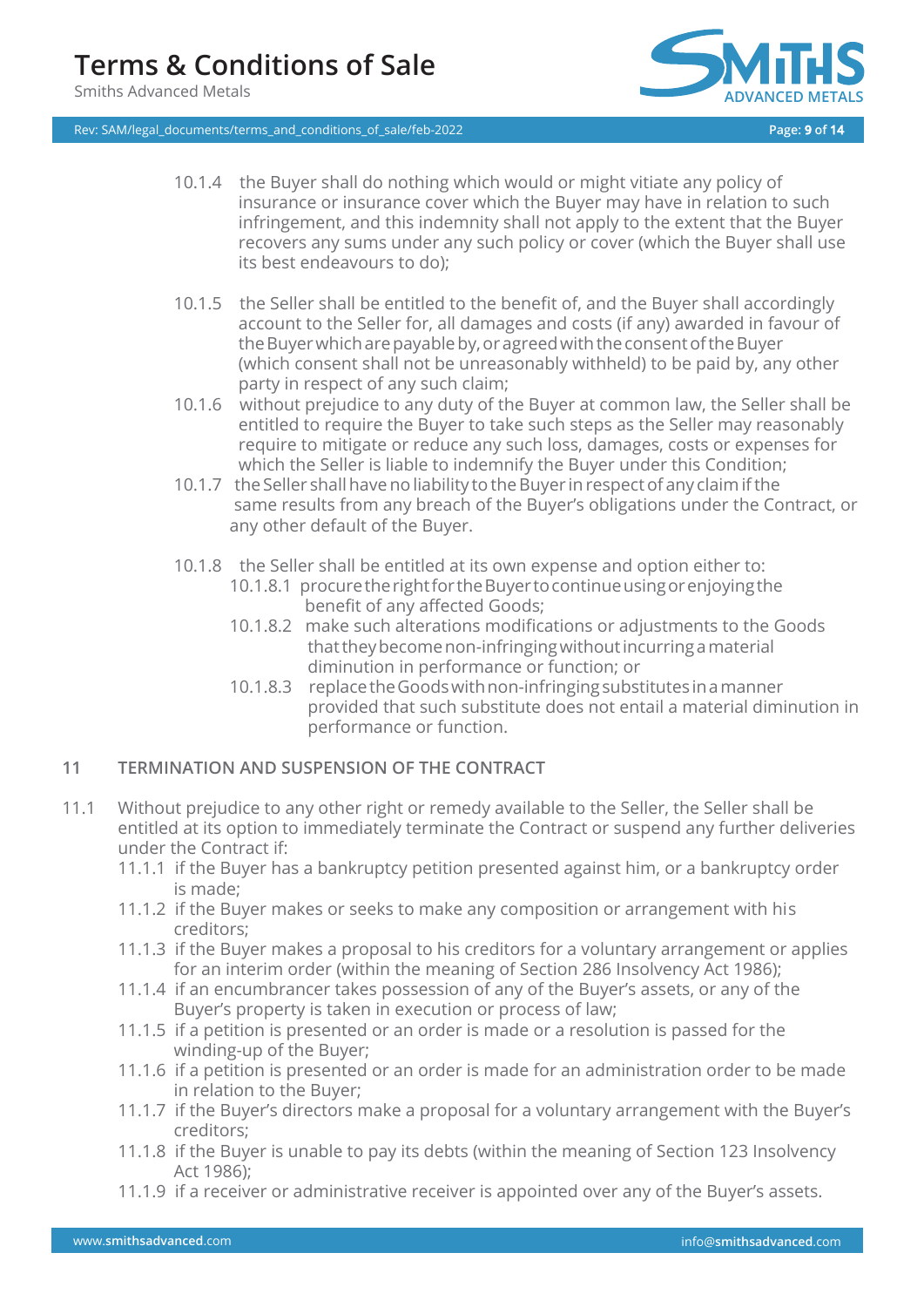Rev: SAM/legal\_documents/terms\_and\_conditions\_of\_sale/feb-2022 **Page: 10 of 14**



- 11.1.10 If the Buyer has committed or permitted any employee, subcontractor, agent or commit any breach of the Contract or these Conditions.
- 11.2 If the Goods or any part of them have been delivered but not paid for at the date if such termination or suspension then the price shall become immediately due and payable
- 11.3 In the event of a suspension of performance of the Contract the Seller shall be entitled as a condition of resuming performance, to require pre-payment, or such security, as it may deem appropriate.

# **12 EXPORT**

- 12.1 Where the Goods are supplied for export from the United Kingdom the following shall apply:
	- 12.1.1 the Buyer shall be responsible at its own cost, for the timely obtaining of any required authorisation (including without limitation any Export Licence, Import Licence, Exchange Permit or any other governmental authorisation) even though any such authorisation may be applied for by the Seller. The Seller and the Buyer shall assist each other in every reasonable manner to secure such authorisation as may be required but the Seller shall not be liable if any such authorisation is delayed, denied, revoked,restrictedornotrenewedandtheBuyershallnottherebybe relieved of its obligations under the Contract.
	- 12.1.2 the provisions of this Condition 12 shall (subject to any special terms agreed in writing between the Buyer and the Seller) apply notwithstanding any other provision of these Conditions.
	- 12.1.3 the Buyer shall be responsible for complying with any legislation or regulations governing the importation of the Goods into the country of destination and for the payment of any duties thereon.
	- 12.1.4 unless otherwise agreed in writing between the Buyer and the Seller and subject to Condition 7.1, the Goods shall be delivered in accordance with Condition 7.1 and the Seller shall be under no obligation to give notice under section 32(3) of the Sale of Goods Act 1979.
	- 12.1.5 the Buyer shall be responsible for arranging for testing and inspection of the Goods at the Seller's premises before shipment. The Seller shall have no liability for any claim in respect of any defect in the Goods which would be apparent on inspection and which is made after shipment, or in respect of any damage during transit.
	- 12.1.6 payment of all amounts due to the Seller shall be made by irrevocable letter of credit opened by the Buyer in favour of the Seller and confirmed by a bank in the UK acceptable to the Seller or, if the Seller has agreed in writing on or before acceptance of the Buyer's order to waive this requirement, by acceptance by the Buyer and delivery to the Seller of a bill of exchange drawn on the Buyer payable 60 days after sight to the order of the Seller at such branch of HSBC Bank plc in England as may be specified in the bill of exchange.

# **13 INTELLECTUAL PROPERTY AND CONFIDENTIALITY**

- 13.1 The Buyer acknowledges that any and all intellectual property rights in any:
	- 13.1.1 Goods (including any accompanying user or operating documentation) supplied by the Seller to the Buyer; and
	- 13.1.2 in any Output Material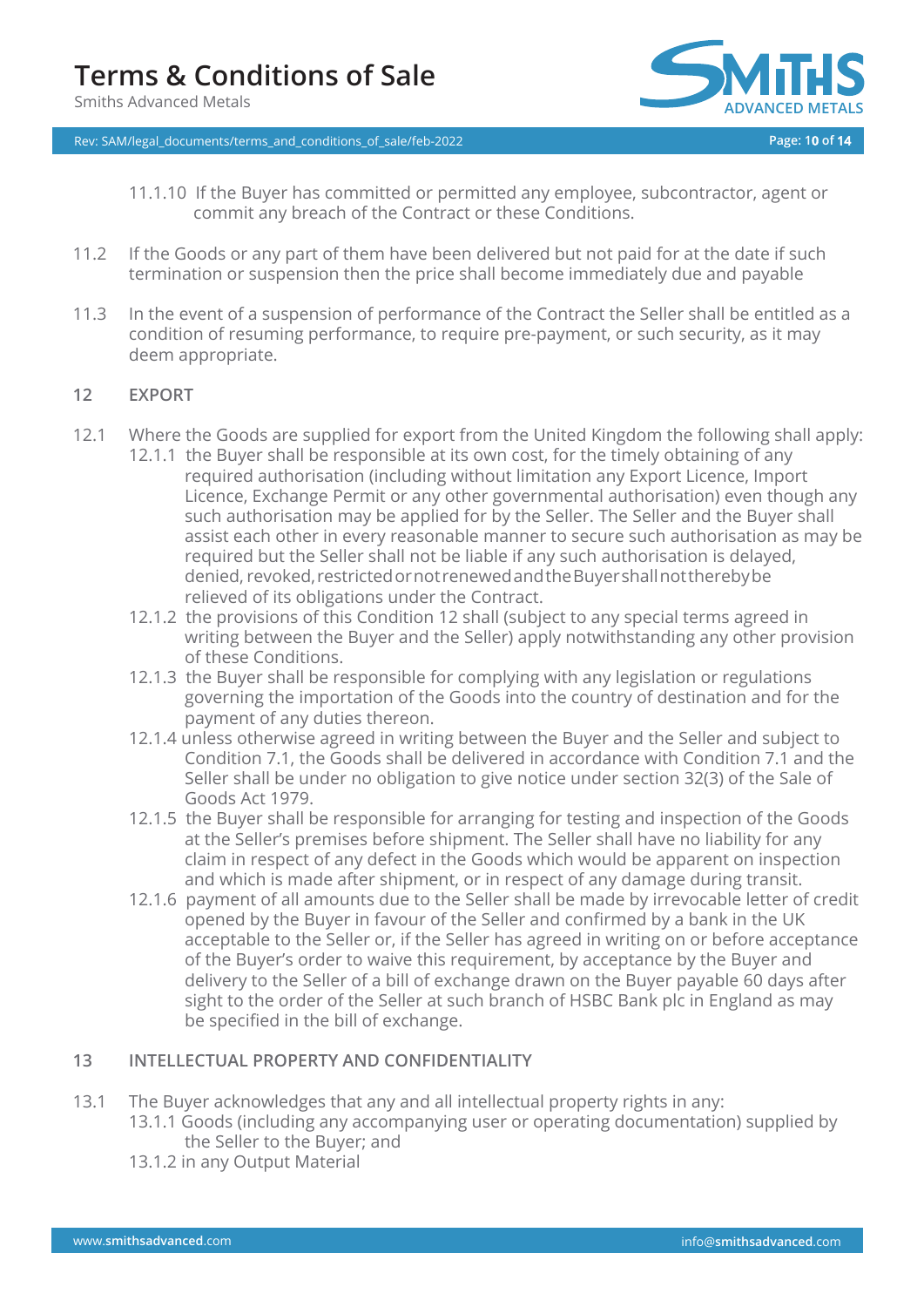

Rev: SAM/legal\_documents/terms\_and\_conditions\_of\_sale/feb-2022 **Page: 11 of 14**

- 13.2 shall belong to or shall vest in and remain the sole property of the Seller (save to the extent that such Goods are produced or manufactured to the Buyer's design and subject always to the rights of any third party in such Goods or Output Material). The Buyer shall not during or at any time in any way question or dispute the ownership by the Seller of any such rights and to the extent that it is necessary the Buyer hereby assigns such intellectual property rights to the Seller and if required by the Seller shall execute any necessary documents to vest title in and to such rights in the Seller. If any new inventions, designs or processes or intellectual property rights evolve as a result of:
	- 13.2.1 the supply of Goods and/or Output Material by the Seller to the Buyer;
	- 13.2.2 the use of Goods and/or Output Material by the Buyer; and/or
	- 13.2.3 the carrying out by the Seller of its obligations under the Contract then the Buyer acknowledges that the same shall be the property of the Seller (save to the extent that such Goods are produced or manufactured to the Buyer's design and subject always to the rights of any third party in such Goods or Output Material) unless otherwise agreed in writing by the Seller and to the extent that it is necessary the Buyer hereby assigns such intellectual property rights to the Seller and if required by the Seller shall execute any necessary documents to vest title in and to such rights in the Seller.
- 13.3 If the Seller supplies Goods or Output Material to the Buyer in which the intellectual property rights are owned by a third party then the Buyer will comply with all and any licence terms imposed by such third party in respect of such Goods and Output Material.
- 13.4 Unless otherwise agreed by the Seller all Output Material may only by used by the Buyer for its own internal business use in accordance with the Contract and unless agreed otherwise by the Seller in writing the Buyer shall not be entitled to copy any Output Material.
- 13.5 The Buyer shall and shall procure and ensure that its agents or employees shall to keep confidential and not disclose to third parties or make use of in any way except in relation to the Goods supplied or to be supplied any information or data (written or oral) which is confidential to Seller save that which is:
	- 13.5.1 trivial or obvious;

13.5.2 already in its possession other than as a result of a breach of this Condition; or 13.5.3 in the public domain other than as a result of a breach of this Condition.

- 13.6 The Buyer undertakes to the Seller to take all such steps as shall from time to time be necessary to ensure compliance with the provisions of Condition 13.5 by its employees, agents and contractors.
- 13.7 The Buyer further undertakes to the Seller to keep confidential all Output Material save that which falls within Conditions 13.5.1 to 13.5.3.

# **14 GENERAL**

- 14.1 The Seller may perform any of its obligations or exercise any of its rights hereunder by itself or through any other member of its group, provided that any act or omission by any such member shall be deemed to be the act or omission of the Seller.
- 14.2 Any notice required or permitted to be given by either party to the other under these Conditions shall be in writing addressed to that other party at its registered of fice or principal place of business or such other address as may at the relevant time have been notified pursuant to this provision to the party giving notice.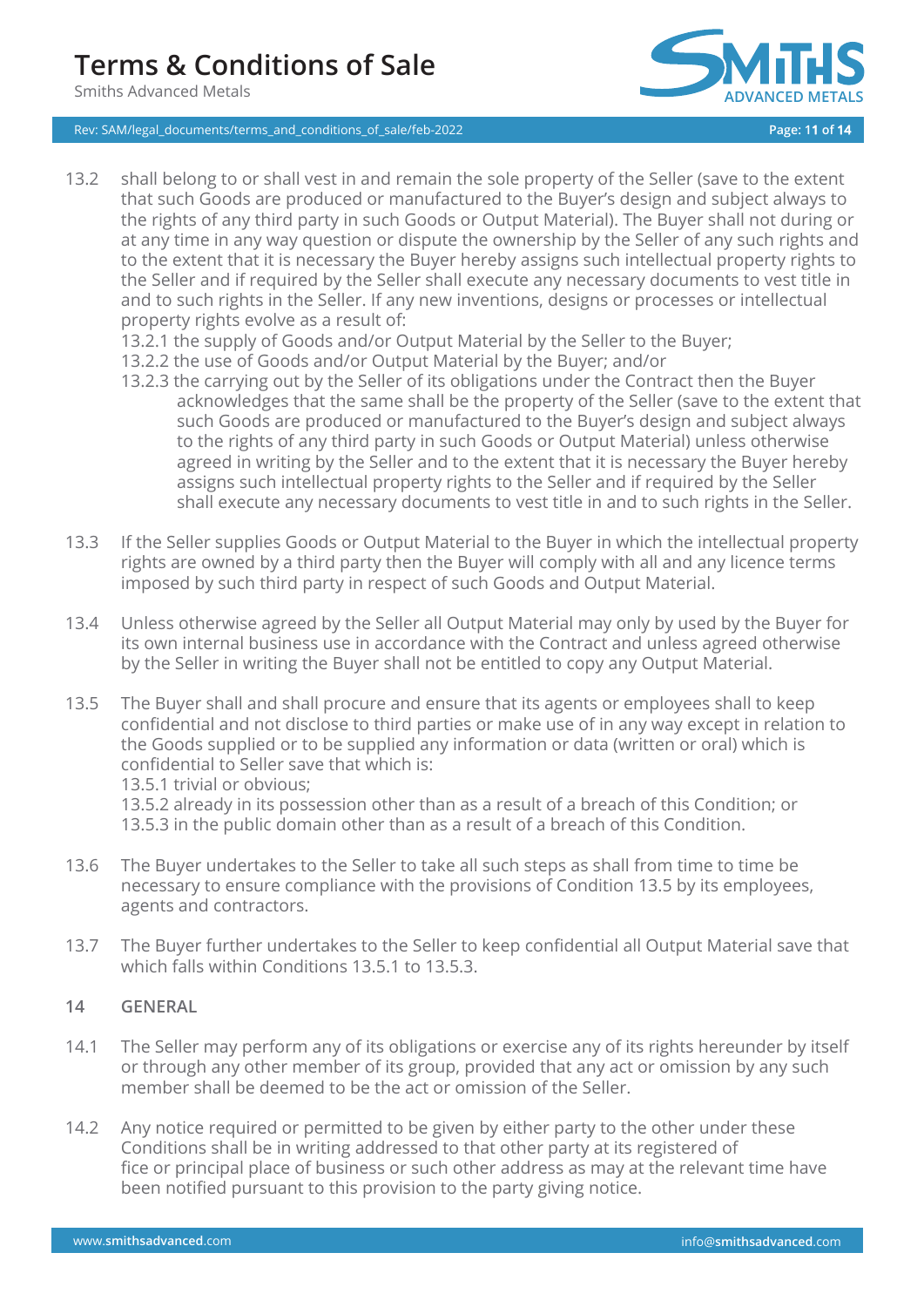Rev: SAM/legal\_documents/terms\_and\_conditions\_of\_sale/feb-2022 **Page: 12 of 14**



- 14.3 No waiver by the Seller of any breach of the Contract by the Buyer shall be considered as a waiver of any subsequent breach of the same or any other provision.
- 14.4 If any provision of these Conditions is held by any competent authority to be invalid or unenforceable in whole or part the validity of the other provisions of these Conditions and the remainder of the provision in question shall not be affected thereby.
- 14.5 Any dispute arising under or in connection with these Conditions or the sale of the Goods shall be referred to arbitration by a single arbitrator appointed by agreement or (in default) nominated on the application of either party by the President for the time being of the Chartered Institute of Arbitrators.
- 14.6 The Contract and these Conditions shall be governed by the laws of England.
- 14.7 A person who is not a party to the Contract has no right under the Contracts (Rights of Third Parties) Act 1999 to enforce any term of the Contract or these Conditions but this does not affect any right or remedy of a third party which exists or is available apart from that Act.

# **Notice under the Data Protection Act 1998**

### **Your information**

Your information, includes any information which we now or at any time in the future may hold or use relating to you, or any person, company, partner or associate of yours (as defined in s.184 of the Consumer Credit Act 1974). This information may come from or relate to:

- 1. Application by you for the provision, and the supply to you of goods and services by us
- 2. What you may tell us either orally or in writing or by electronic means either directly or in documents submitted to us or information published by you or about you
- 3. Reports from third parties such as professionals, bankers brokers and agents with whom you may have had a business relationship, credit reference agencies, fraud prevention organisations, valuers and other responsible third parties employed by you or us
- 4. Your transactions with us, which may include the names of your staff with whom we liaise, your customers, their representatives, their contact details, your bank account and other financial and personal information such as your address and contact details and other related information that we shall obtain in the course of operating any services for you or your supplier/s or information that we may accumulate in assessing whether to commence or continue to operate such services
- 5. Recorded telephone messages which may be left by you outside normal office hours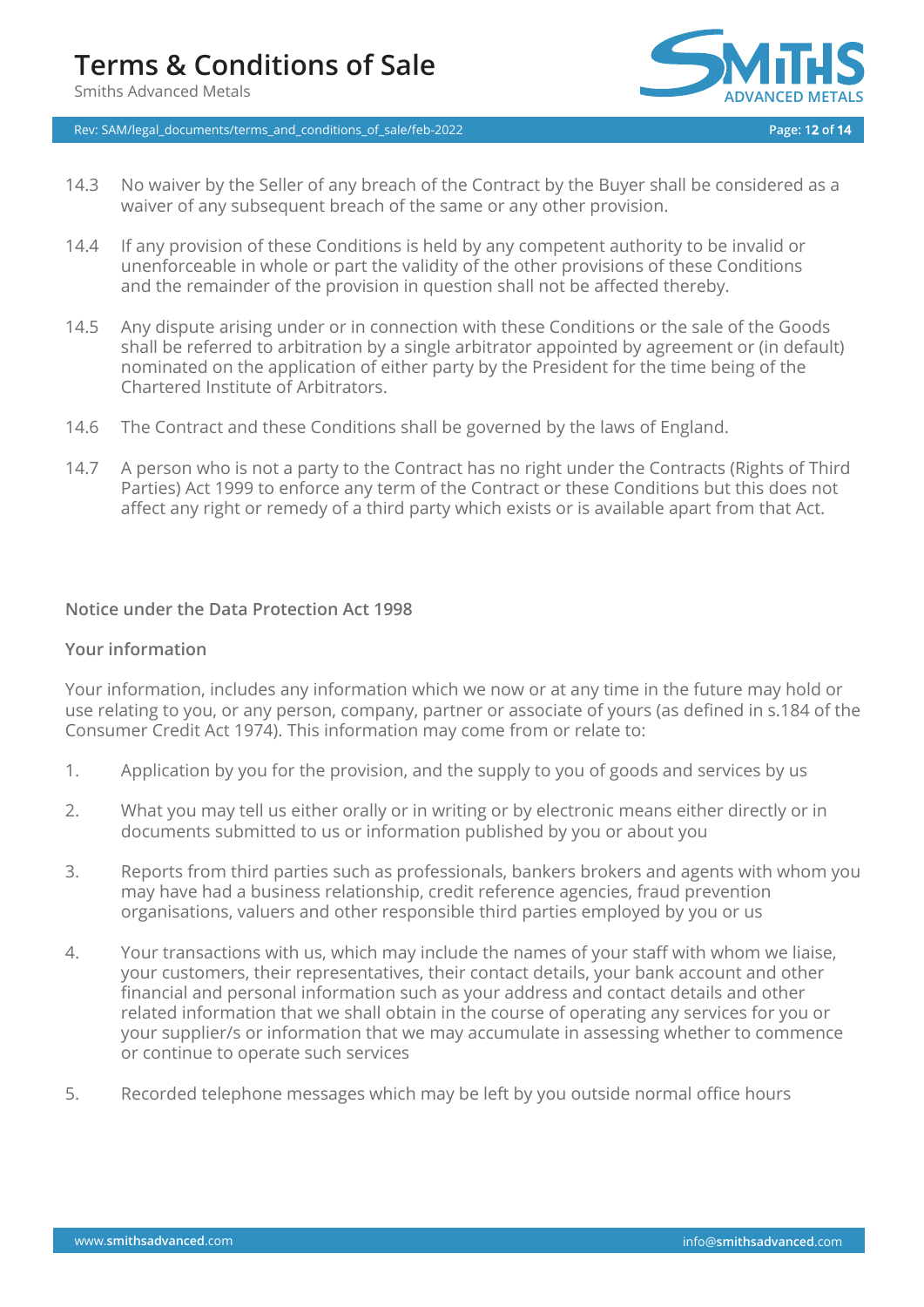### Rev: SAM/legal\_documents/terms\_and\_conditions\_of\_sale/feb-2022 **Page: 13 of 14**



# **What we may do with your information**

We do not store credit card details nor do we share these details with any 3rd parties. We will use, analyse and assess your information to maintain and develop the relationships between us. This will include the following purposes:

- 1. Considering any applications made by you for, and helping us to make, credit related decisions about you and/or your business
- 2. Operating and administering the services currently and in the future provided by us
- 3. Financial risk assessment, money laundering checks, the exchanging of information with credit reference agencies and fraud prevention organisations to assist us in the making of credit decisions and preventing fraud
- 4. Helping us to assess how we can develop our business relationship in the future including market research, product and statistical analysis and the development of new products
- 5. Helping us to identify new products and services which may interest you (unless you have requested otherwise)
- 6. Improving business skills by the use of information in staff training For operational reasons in connection with the above we may link your information between your accounts and other accounts that we hold for other clients and/or the customers of those clients.

For operational reasons in connection with the above we may link your information between your accounts and other accounts that we hold for other clients and/or the customers of those clients.

### **Disclosure of your information**

We will not disclose your information outside our business unless:

- 1. Where required to do so for the operational and administrative reasons referred to above
- 2. Where we have your consent. Your consent shall be given by your continuing your relationship with us following posting of this or subsequent notice/s to you and shall include consent to the disclosure of information to:
	- i. anyothercompanieswithinourowngroupofcompaniesforanyofthe purposes mentioned above
	- ii. anyprofessionals,bankers,agents,brokersorinsurersforthepurposesof their providing their services to you
- 3. Where we are required or permitted to do so by law
- 4. Where required for the provision of finance to us by any of our financiers who may process that information for any of the purposes referred to herein and who may use and transfer that data throughout their organisation, including abroad, and who may collect information about you for their own purposes in relation to the provision of finance;